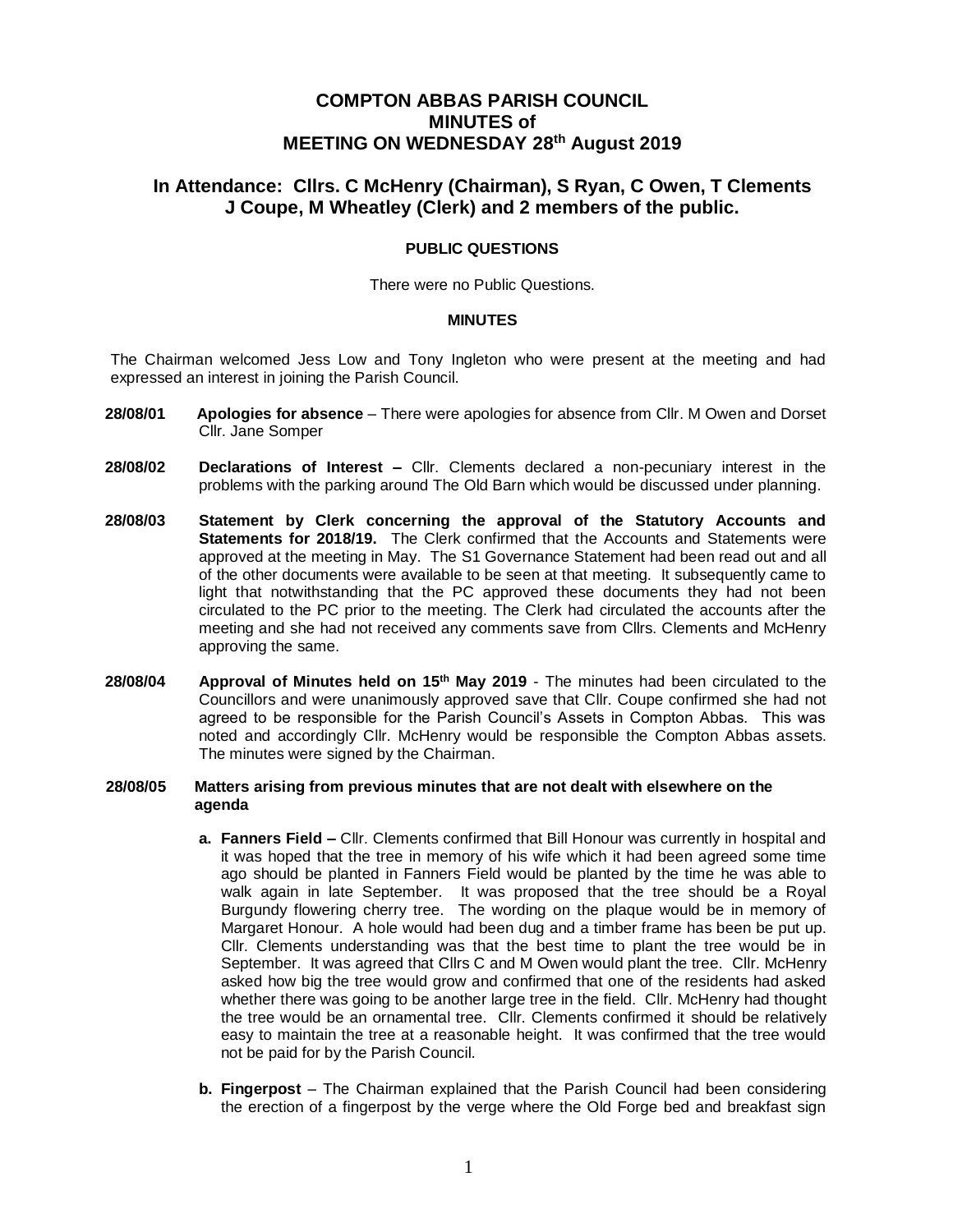used to be. The initial proposal was for the post to have 3 arms but the village now had a nice picket fence with the Compton Abbas sign on it so it was now being proposed that the finger post would have 2 arms one pointing to the Church and one pointing to Twyford. The roundel at the top would however say Compton Abbas. The Chairman had spoken to Highways and they would erect the pole. It was hoped that traffic lights would not be needed as this would increase the cost prohibitively. The cost of a 2 arm fingerpost with installation by the manufacturer was £1560.00 and without installation which would just be fitting the arms to the pole would be £1310.00. The Campaign for the Protection of Rural England (CPRE) had given the Parish Council a grant of £400.00 and the Church had agreed to contribute £300.00. The cost of erecting the pole would be in the region of £350.00. Cllr. Ryan confirmed that she did not think that Twyford would want to be signposted. There was already a sign on the turning to Twyford. It was agreed that a decision would be made at the December meeting and the Parish Council would consider if there were sufficient funds to proceed. If they decided not to proceed they would have to give the money back to the CPRE. It was agreed it would be nice to have a sign pointing to the Church. Cllr. Coupe suggested the Parish Council should consider putting signs on either side of the bus shelter opposite the Church pointing to the Church. These could be flat signs affixed to the bus shelter. It was agreed that a formal proposal would be put forward at the December meeting and a decision would be made then.

- **c. Speed Watch**  Cllr. Clements confirmed that the first speed watch had now taken place in the layby outside the Church and they had identified four culprit vehicles exceeding the speed limit. They had used the equipment loaned to them by the Police. There were currently 8 people in the group but only 3 of them had been trained. More people needed to be trained. When the leaflets had been sent out earlier on in the year there had been a large number of comments regarding the road. If the village wanted more speed and safety features such as a Speed Indicator Device (SID) throughout the village then the village has to demonstrate need. The speed watch was a gateway to other things that the village wanted. Cllr. Clements suggested that they do the main road first and then look at the rest of the village. What was needed was for other people to be trained and for more people to volunteer. The training was very straightforward*.* At some stage the equipment that they currently had would need to be returned to the Police and the Parish Council would need to purchase a speed gun. The speed gun they currently had on loan costs around £400.00 however suitable equipment could be purchased from the internet for about £140.00. The speed watch team needed to notify the police that they were going to undertake a speed watch but they did not need to put up signs advertising they were doing a speed watch. Cllr. Clements confirmed he would get some more dates for training from the Community Police Officer. It was also confirmed that another leaflet would be circulated asking for volunteers. Cllr. Owen confirmed that she was proposing to put a flyer through the doors in the village advertising the defibrillator training.
- **d. Repairs to Bus Shelter and other assets** Cllr. Coupe commented that now the leaves had been cleared out from the wooden bus shelter it was clear that the wooden base of the bus shelter was rotten. She had not been able to see the extent of the rot but it was below the seat and it was a risk that needed to be sorted. The bus shelter was used by the school children and the Parish Council could be liable if anything happened to them as a result of the damaged shelter. The Chairman commented that he thought this could be fixed by digging away the soil and then with a bit of carpentry. Jess Low suggested that a volunteers group could be set up. The stone shelter was secure but the branches on either side needed to be cut back. A small task force could be organised to do this. It was also suggested that pictures and other village memorabilia could be put up in the bus shelters. Cllr. Coupe suggested that the Parish Council had contributed to the Parish Map and maybe they could get something like this for the bus shelters. The Parish Council was responsible for the bus shelters and the grit bins. The bus going north dropped people off at the concrete shelter on what was a very fast road. It was not actually a bus shelter as it was difficult to get into and was not very nice. This bus shelter also needed to be sorted. It was agreed that a task force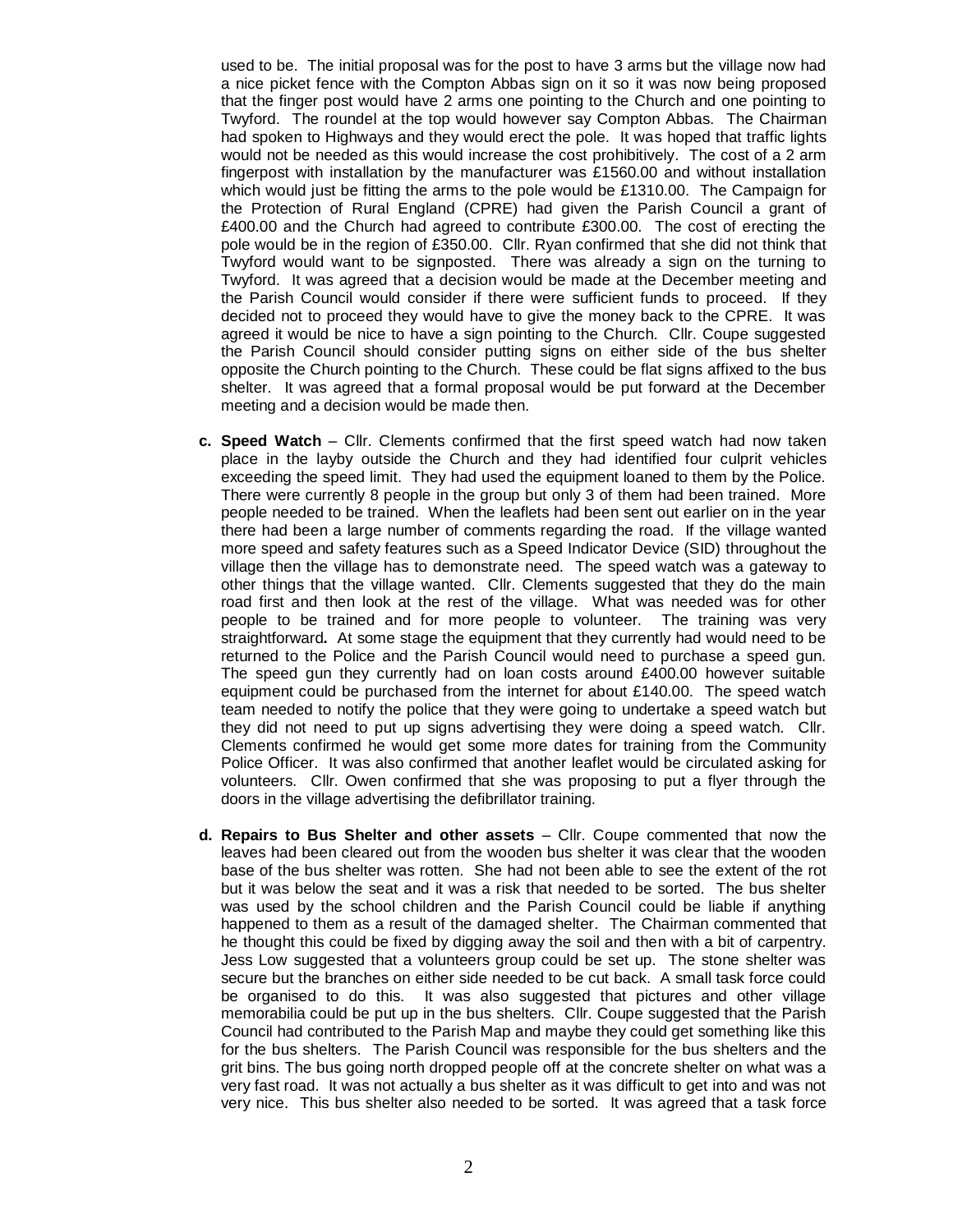would be formed to sort the wooden bus shelter and that the Parish Council would come up with some ideas as to how to sort the concrete bus shelter. The noticeboards also needed to be looked at.

- **e. Footpath by Church** The Chairman confirmed that the Dorset Rangers had agreed to properly gravel the path by the Church. The Clerk was chasing them but as yet they did not know when this would happen. Jess Low suggested that they should not have small gravel as this would be tramped through to the Church. She also stated that it should be suitable for people with pushchairs. The Rangers had also said they would put up a sign showing where the footpath was. They had confirmed that they would be doing this shortly.
- **28/08/06 Playground Project –** [item 7 below was dealt with before this item] Cllr. Clements commented that the playground had been in a state of disrepair and that he and Cllr. Coupe had devised a plan to repair the playground with a substantial amount of the work to be done by May and the project to be completed by August. This had been done with the help of various volunteers and with some donations from residents. They had recently had the playground inspected and there had been 2 or 3 things that were of moderate risk. Cllr. Clements had now sorted these. The net cost to the Parish Council was in the region of £650.00. The roof of the tower had been repaired by Kavanagh Roofing as a gift, bark had been donated as had the membranes and some preservative. The playground was wooden and would probably need to be replaced in the next 5 years or so. It had been installed some 20 years ago. The Chairman commented that he thought that this was a triumph and the Parish Council and the volunteers should be very pleased with themselves. He suggested that maybe they should launch the playground on Apple Day. Cllr. Low confirmed she thought that the volunteers were thinking of organising something for the  $1<sup>st</sup>$ weekend in September. She would confirm this. The Chairman expressed the Parish Council's thanks to everyone who had contributed to this project.
- **28/08/07 Vacancies – co-option** Jess Low and Tony Ingleton confirmed they were both still interested in joining the Parish Council. The Clerk explained that there was currently only one vacancy on the Parish Council which could be filled by co-option. Cllr. C Owen confirmed that if both Jess Low and Tony Ingleton wished to join then Cllr. M Owen had agreed to resign. It was agreed that Jess Low would join the Parish Council now and following the resignation of Cllr. Owen and after putting up the appropriate notices assuming no-one else came forward Tony Ingleton could be co-opted at the December meeting. The Parish Council unanimously agreed that Jess Low should become a member of the Parish Council.
- **28/08/08 Dorset Councillor Report** –.Cllr. Somper had circulated reports for July and August 2019 there were no matters arising.
- **28/08/09 Defibrillator –** Cllr. Clements confirmed that Mrs. Fuller of Milestones had donated a defibrillator and cabinet. It had not as yet been installed as they were waiting for the electrician. Cllr. C Owen had been organising the training and had arranged training to take place in the Church hall on the evening of 24<sup>th</sup> September 2019 and the afternoon of 26<sup>th</sup> October 2019. The training was not really appropriate for people who could not kneel down or children under 10 to 12. The most important thing was CPR training using the training material supplied by BHF. However when she sends the leaflets round she would encourage everyone to come along because even if they could not participate they could watch so they could tell other people what to do. The places were limited to 15 people for each session. The defibrillator was to be located in the car park of Milestones and was fully automatic.

#### **28/08/010 Reports from Councillors**

**a. Community Matters including meeting with SPAB re: East Compton Church** – Cllr. C Owen confirmed that she and the Chairman had attended the meeting at the Old Church. There was some concern expressed by the residents present that the trees had recently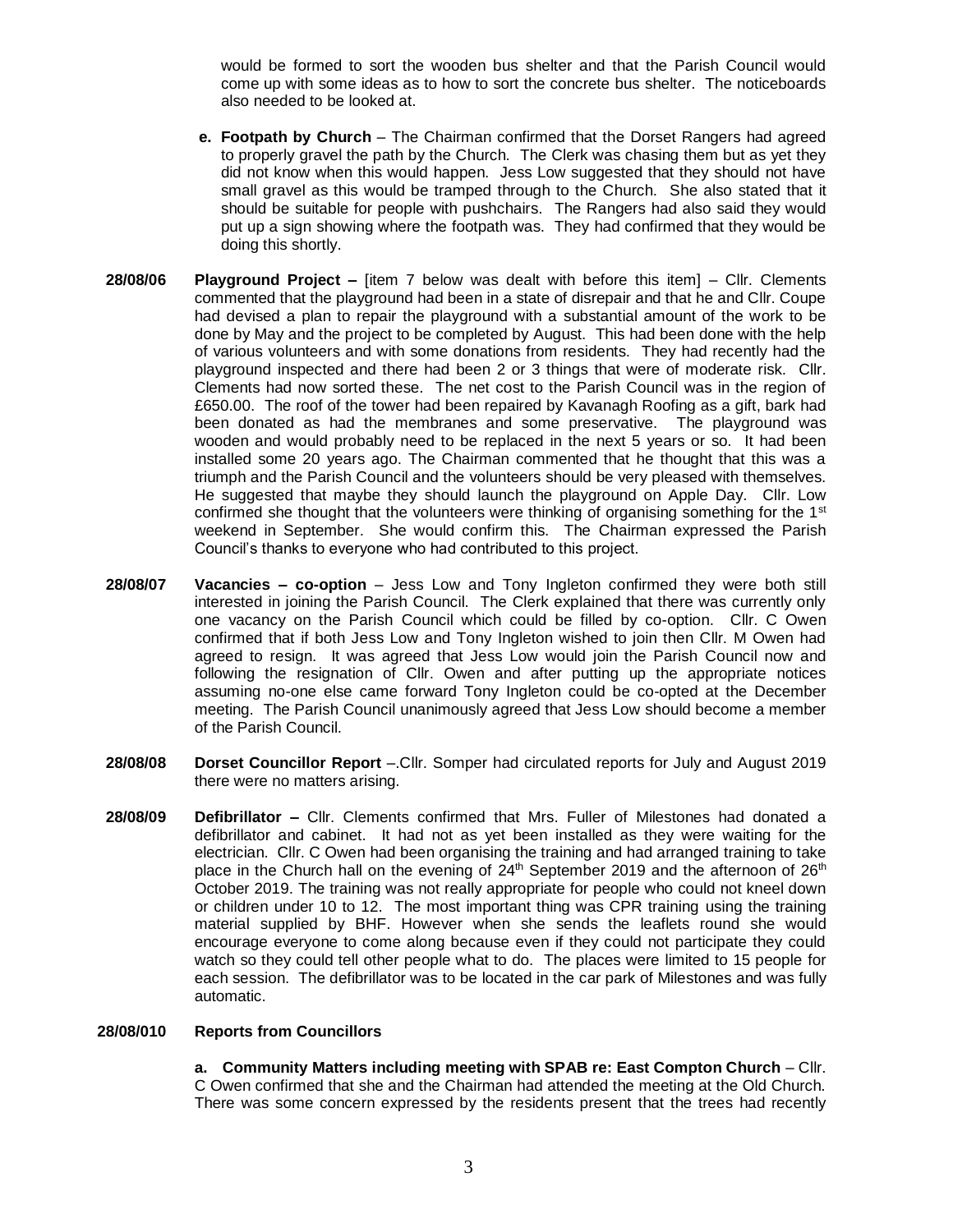been cut down without anyone being told they were planning to do this. The SPAB wanted to make the site more visitor friendly. Some of the residents present were happy to have signs erected, some were not because they did not want an increase in visitors or parked cars at that end of the village. The Chairman commented that concerns had also been raised that they were intending to turn the trees into totem poles. It had been confirmed that the proposal was to make seats with a view to creating a rest area for walkers. It was also proposed that they would make a wild garden with footpaths mown into it and a mown out line of the footprint of the Church. They were also proposing to put up a sign explaining the history of the Church. The Parish Council could not take on responsibility for the Old Church. Tony Ingleton said he thought the sign would also be an audio sign. The meeting had taken place some 2 to 3 weeks ago and had been attended by 25 to 30 people. The Chairman though everyone was happier when they left the meeting than they had been beforehand. He thought that the SPAB were going to fund the sculpture. Tony Ingleton said he had spoken to them at the end of the meeting and they did not seem to be sure about what they were going to do.

**b. Planning/Tree works including 2/2019/0973/FUL – Melbury Farm Business Park, Buddens Lane, West Melbury** – Cllr. Clements confirmed that if this application went ahead this would affect some of the homes near the Business Park because of people commuting to the park. This was a planning application for 6 workshop units which was an increase in the number that were burnt down. There was a presumption in the planning policy in favour of such development and this would be weighed against the small number of vans and small lorries using the site. Cllr. Ryan confirmed that there was already a big problem coming out onto the A350 here. Cllr. Coupe confirmed it was not just the junction with the A350 but the junction of the two lanes. Cllr. Clements said he did not think if Highways did not comment on this it was something for the Parish Council to comment on. Cllr. Coupe commented that Melbury Stone had recently been taken over and the access had been changed. There would be two sets of businesses opposite each other. The application says they are going to be agricultural and small business units. When the fire happened it was discovered that chemicals used for the military and cleaning materials were being stored on the site. During the fire the road was closed for a considerable period of time. Cllr. Clements confirmed that the road was not in the Parish but was in the Parish of Melbury Abbas and Cann. He did not see why the plans would not be dealt with on delegated powers. He did not see how this Parish Council could object but obviously any of residents could go along to the Melbury Abbas Parish Council meeting.

Cllr. Clements then confirmed he had again received complaints about parking near Old Barn. There had been various variations to the development to which the neighbours objected. They were now building a swimming pool which meant they were taking out a lot of spoil. They were using the onsite parking area to extract the spoil and accordingly the contractors working on the site were not able to park on site and were once again parking on the verges and on other people's land and were blocking the footpaths and on occasion the road. Cllr. Clements had spoken to the project manager and the owner had written into the Parish Council. The Planning permission had specifically dealt with parking by putting on a condition that the onsite parking and a turning area should be available at all times. Cllr. Coupe commented that these works had been going on for 4 years and that the footpath by the bottom of the Church had recently been blocked by 2 cars and a van. It was agreed that the Clerk would write to the owners once again asking them to use the onsite parking asking them not to park on other people's land and asking them not to block the footpaths.

**c. Footpaths/Rights of Way** – there was nothing to report save for as above regarding the footpath by the Church.

**d. Highways – including Drones Farm, A350 Community Group and SID** – Cllr. C Owen explained that the run of from Drone Farms made the lane very slippery and in the winter this became an ice rink. She confirmed that Dorset Council kept saying they were going to sort the problem by Drones Farm but to date this had not happened. The Clerk confirmed that apart from chasing Highways she did not know what else could be done.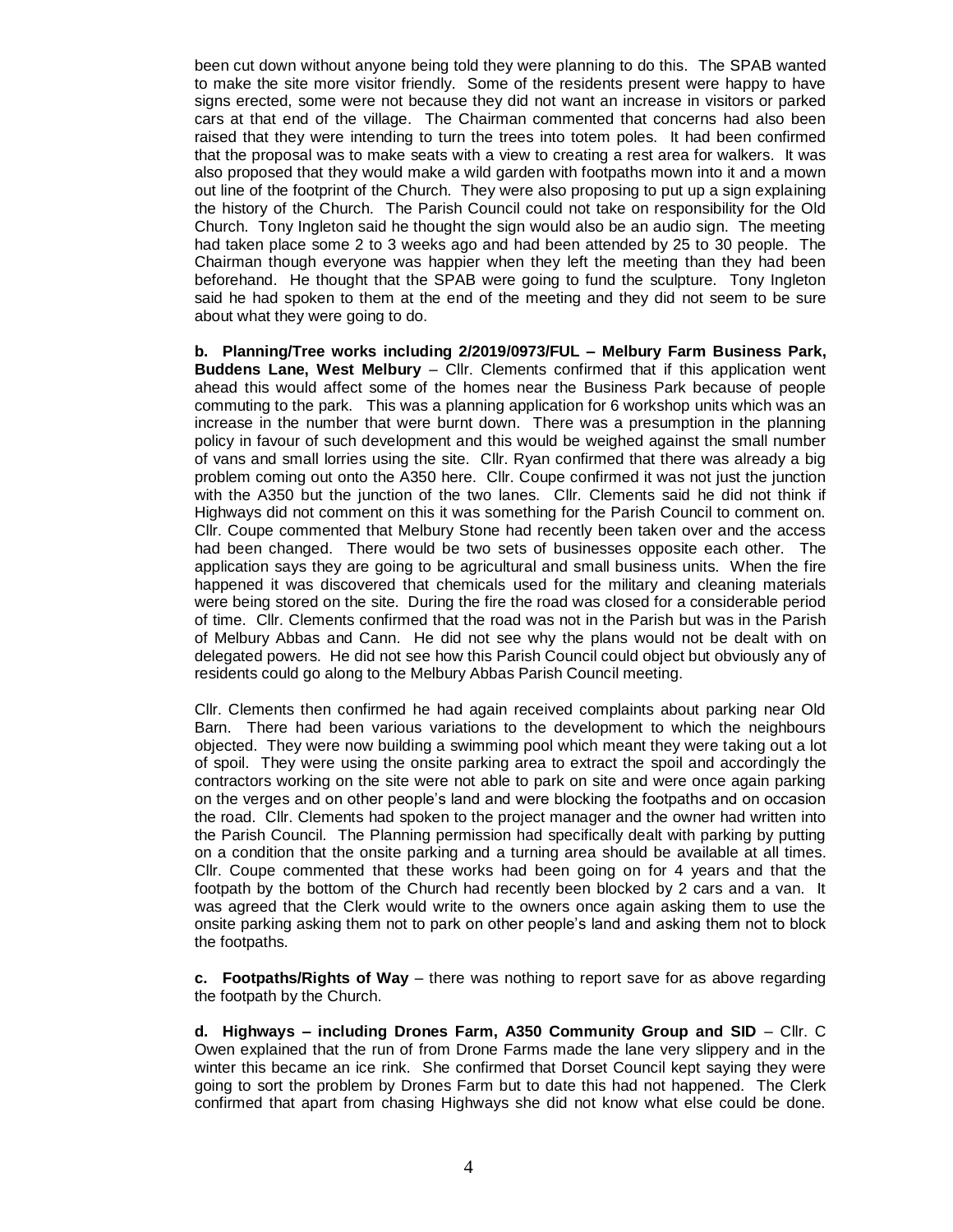Cllr. C Owen confirmed that Cllr. M Owen was happy to continue dealing with this even after he had resigned. Cllr. Coupe had circulated a report on Highways and the A350 Community Group There were no matters arising. Cllr. Coupe confirmed that the cattle sign on the end of the road with the farm at the end was due to be put up on  $2<sup>nd</sup>$  September 2019. She explained that the A350 Community Group was a collection of 13 Parishes who have a combined interest in the A350 and C13. There were four people on the operations committee and they were moving along issues of road safety. Cllr. Clements confirmed that a Speed Indicator Device would cost in the region of £3000.00 and if the village wanted a SID this would need to be put into the next budget. They could however borrow mobile ones from Dorset Council. The small old mirror opposite the end of Hawkcombe Lane needed to be taken down. Cllr. Low suggested that the volunteer group could do this. Cllr. Clements confirmed this might be possible but they would need to ensure they had the right kit and were safe. It might be possible to just swing it around and then a new mirror for the end of Drones Lane could be purchased.

**e. Travellers** – Cllr. Ryan confirmed that they were not causing any major problems at the moment but she thought the Parish Council should consider at the next meeting whether they should write to Dorset Council to get them moved on again.

**f. Assets** – these had been discussed as above.

#### **28/08/011 Finance**

 **a. Bank Account and Income & Expenses to date –** The Clerk had circulated the Income and Expenses to date and the spend v budget to date. The current bank and the available balance was £5132.74. The Clerk then also went through the Spend v Budget which was as anticipated considering the costs of the play area which had not been budgeted for.

- **b. Bills to be paid** It was agreed that the following bills should be paid:
- i. Clerk's salary for July to September 2019 £321.30
- ii. Reimbursement to Cllr. Coupe for the play area sign £22.80
- iii. Playground Inspection £102.00

The Parish Council also agreed to reimburse Cllr. Clements in the sum of £16.20 spent on a sign for the defibrillator and to include the £3.00 previously under paid.

Cllr. Coupe confirmed she would provide the relevant information to the Clerk so that the Asset Register could be updated.

**c. Budget** – It was agreed that the Chairman, Cllr. Coupe and the Clerk would meet prior to the next meeting to discuss the budget which needed to be approved at the next meeting. Cllr. Clements commented that the experience of the playground demonstrated that the Parish Council had insufficient funds and he therefore thought the precept would need to be increased significantly. The Parish Council could not take on everything and could not do everything themselves but they should look at employing people to taken on various tasks but they could not do this without having the funds.

#### **28/08/012 Correspondence/A.O.B**

**a. Strategic North Dorset Area Strategic Landscape and Heritage Sensitivity Assessment Study** – There was a reference to Compton Abbas under the section which related to Fontmell Magna. It said:

"Compton Abbas Conservation Area, several scheduled monuments (Melbury Beacon and a number of cross dykes) and grade ll listed buildings lie in the wider vicinity. These are unlikely to have a significant relationship with the assessment area that would be affected by development."